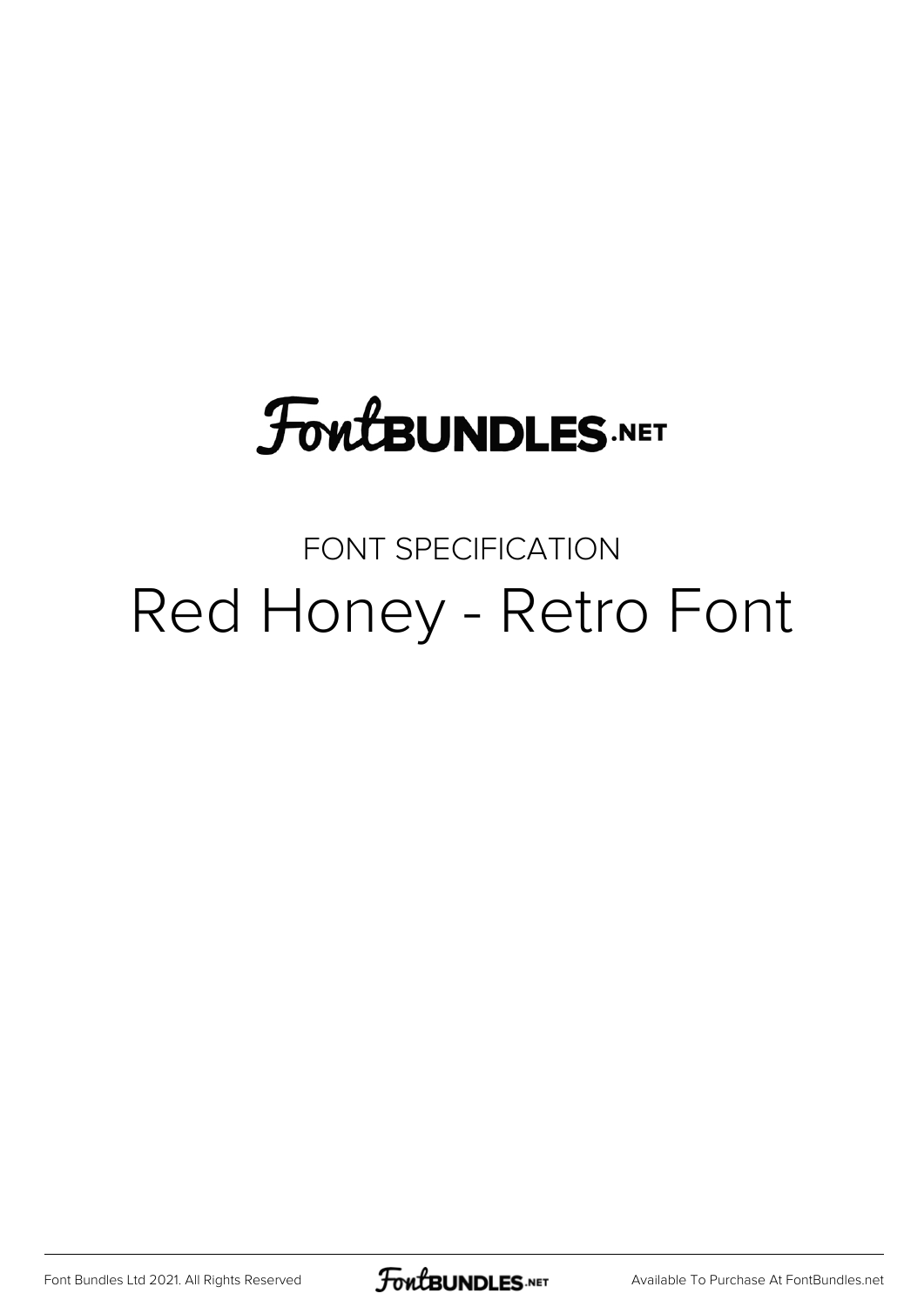#### Red Honey - Regular

**Uppercase Characters** 

#### ABCDEFGHIJKLMNOP **ORSTUVWXYZ**

Lowercase Characters

### abcdefghijklmnopqrst uvwxyz

**Numbers** 

#### 0123456789

**Punctuation and Symbols** 

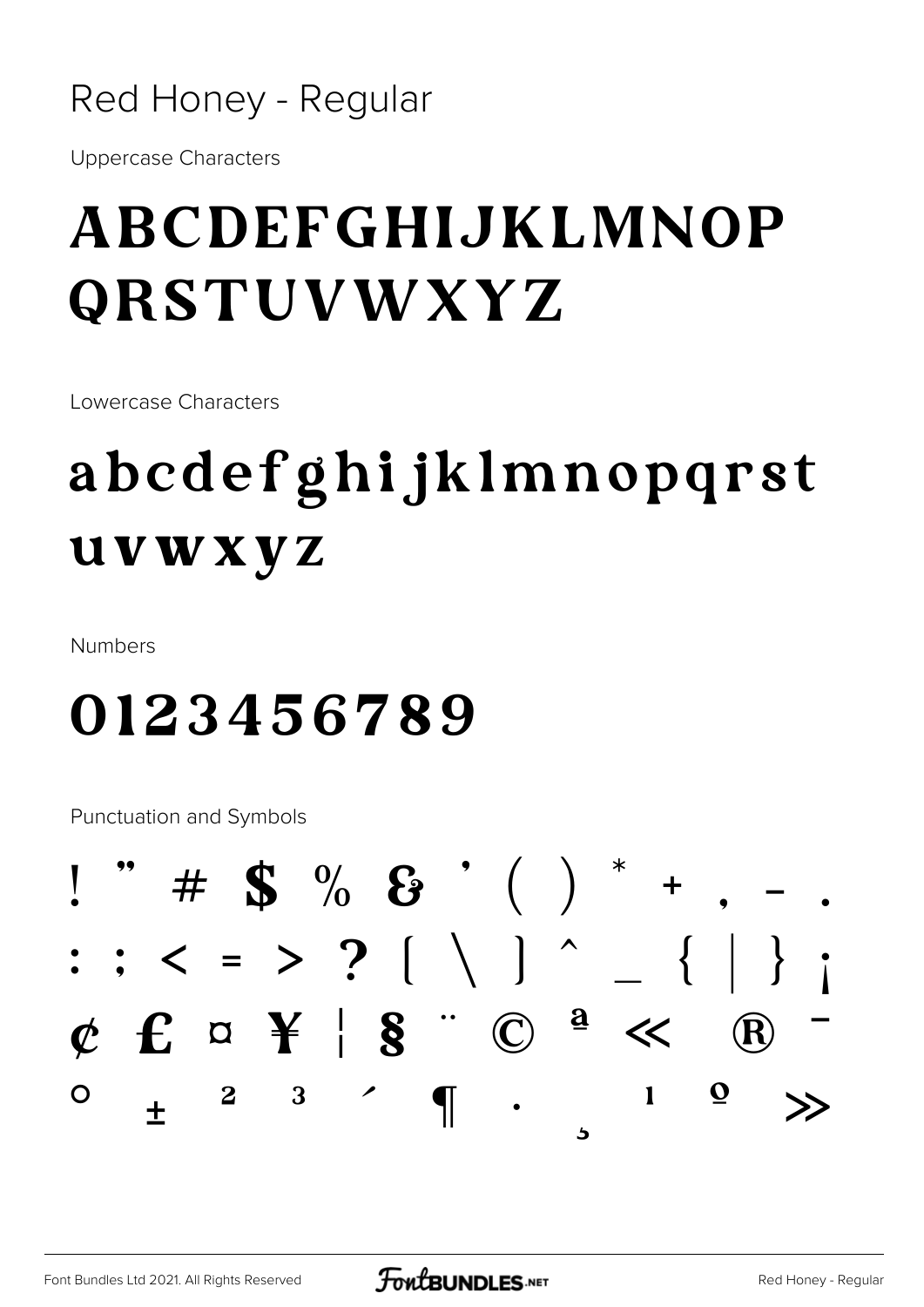All Other Glyphs

# À Á Â Ã Ä Å Æ Ç È É Ê Ë Ì Í Î Ï Ð Ñ Ò Ó Ô Õ Ö × Ø Ù Ú Û Ü Ý Þ ß à á â ã ä å æ ç è é ê ë ì í î ï ð ñ ò ó ô õ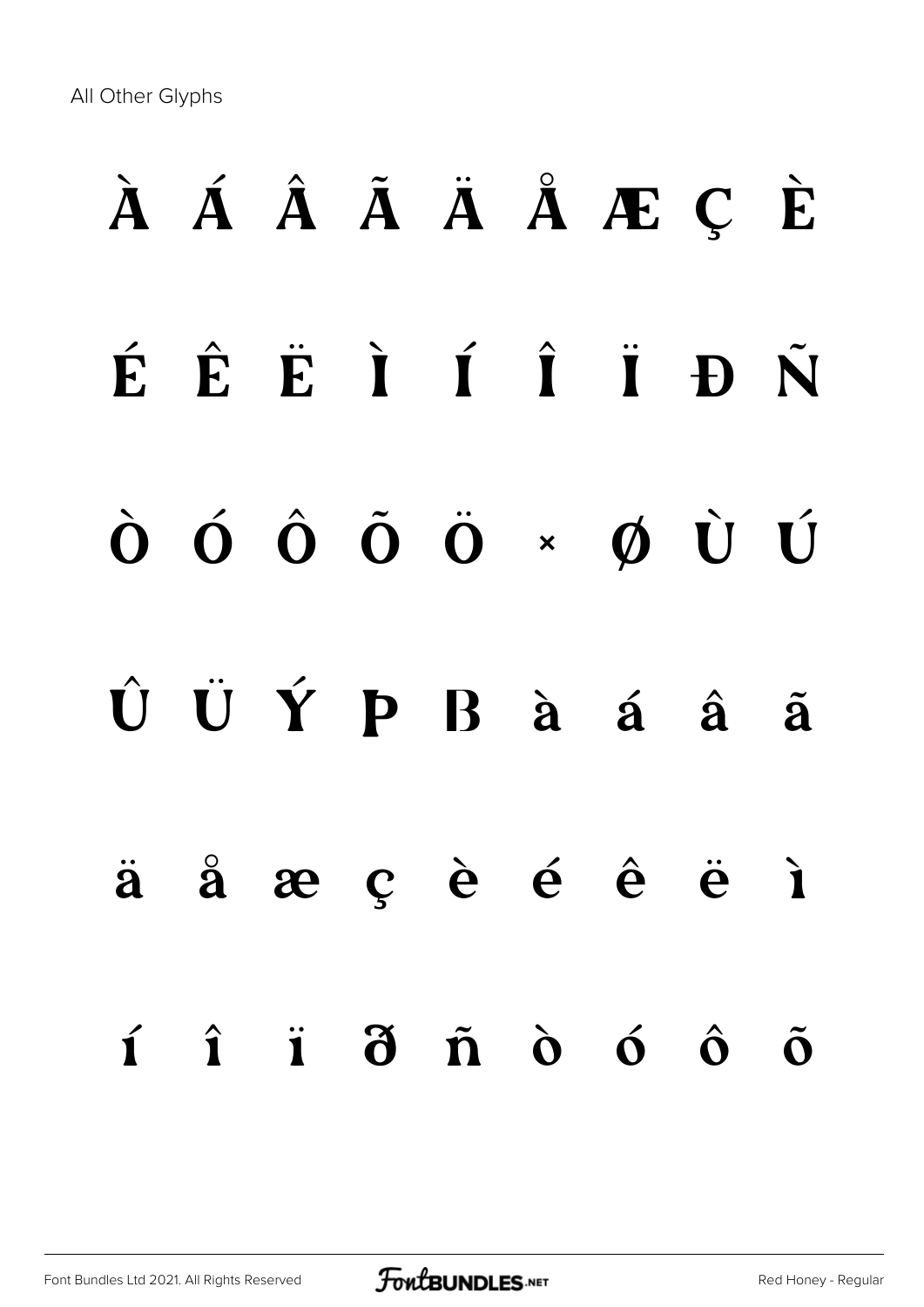